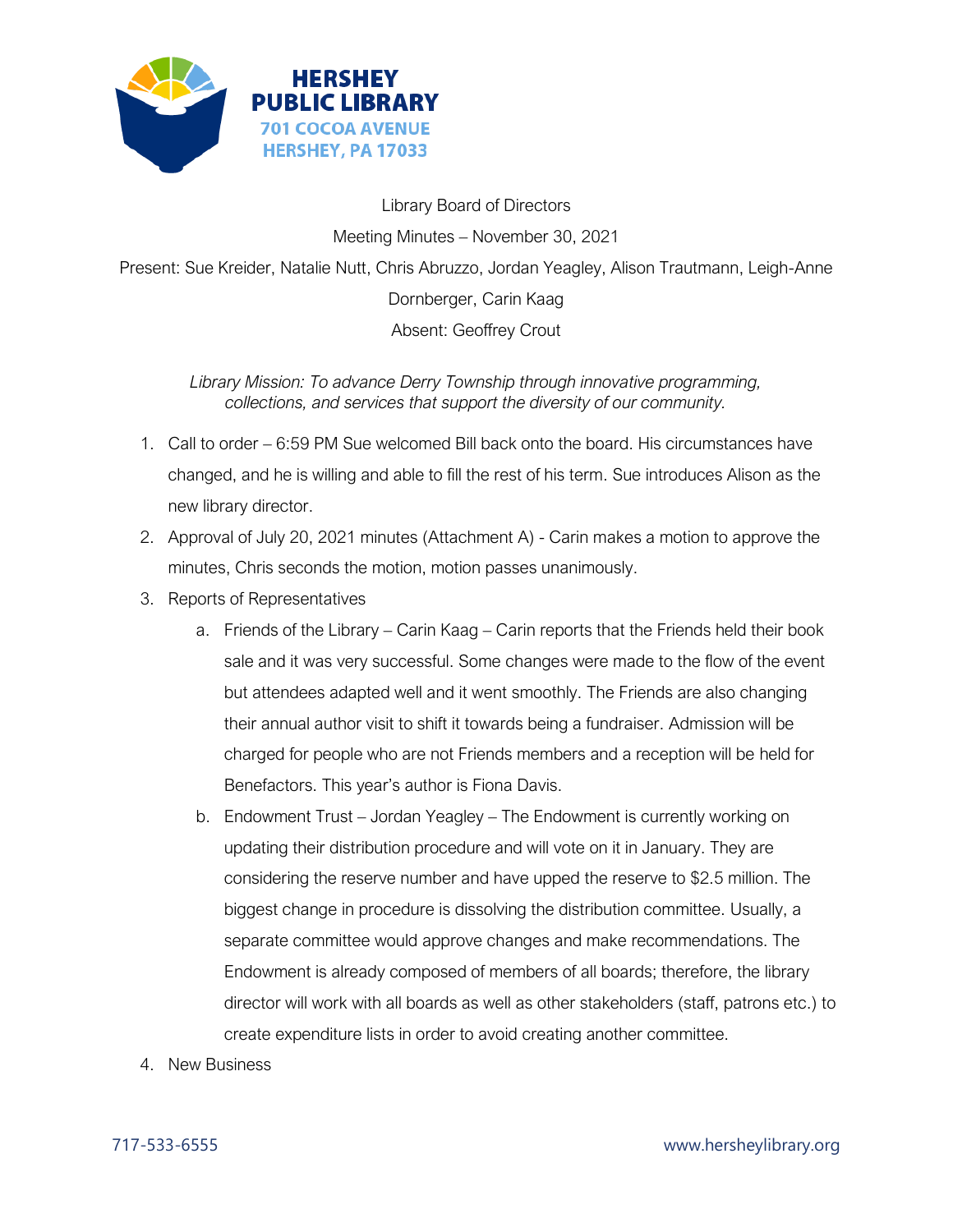

- a. Plan for State Aid 2021-2022 (Attachment B) Alison presents the submitted plan for State Aid. This information is sent to the State Library to inform them how the library plans to spend its annual State Aid distribution. This money is put towards staff salaries each year. Jordan asks if the funds we are getting this year are an increase from last year's numbers. Alison reports that the funds received last year were part of the state's bifurcated budget and directors were required to submit State Aid plans twice in order to receive the full amount.
- b. 2022 Library Closing Dates (Attachment C) Alison presents the board with a document detailing the dates the library will close due to Holidays in 2022. The State permits libraries to close up to 12 days per year for holidays. Sue makes a motion to approve the Library Closing Dates and Natalie seconds the motion, motion passes unanimously.
- c. 2022 Board of Library Directors Meeting Dates (Attachment D) Alison presents the board with the Board of Library Directors Meeting Dates for 2022. Sue makes a motion to approve the Meeting Dates and Chris seconds the motion, motion passes unanimously.
- d. American Rescue Plan Funds from State Library Alison updates the board on American Rescue Plan funds being distributed by the State Library. Each stateaided library has been assigned an amount of money from the Institute of Museum and Library Services's ARP allocation. Alison is currently reviewing proposals for use to purchase book lockers that would allow the library to provide patrons with holds no matter when the library is open. Other options include other outreach opportunities and Wi-Fi extension.
- 5. Old Business
	- a. Updated Organizational Chart (Attachment E) Alison presents the board with a current version of the Organizational Chart. This reflects the library as it is currently operating.
- 6. Financial Report (Attachment F) Alison presents the financial report up to October 31, 2021. The library is on track for its yearly spending.